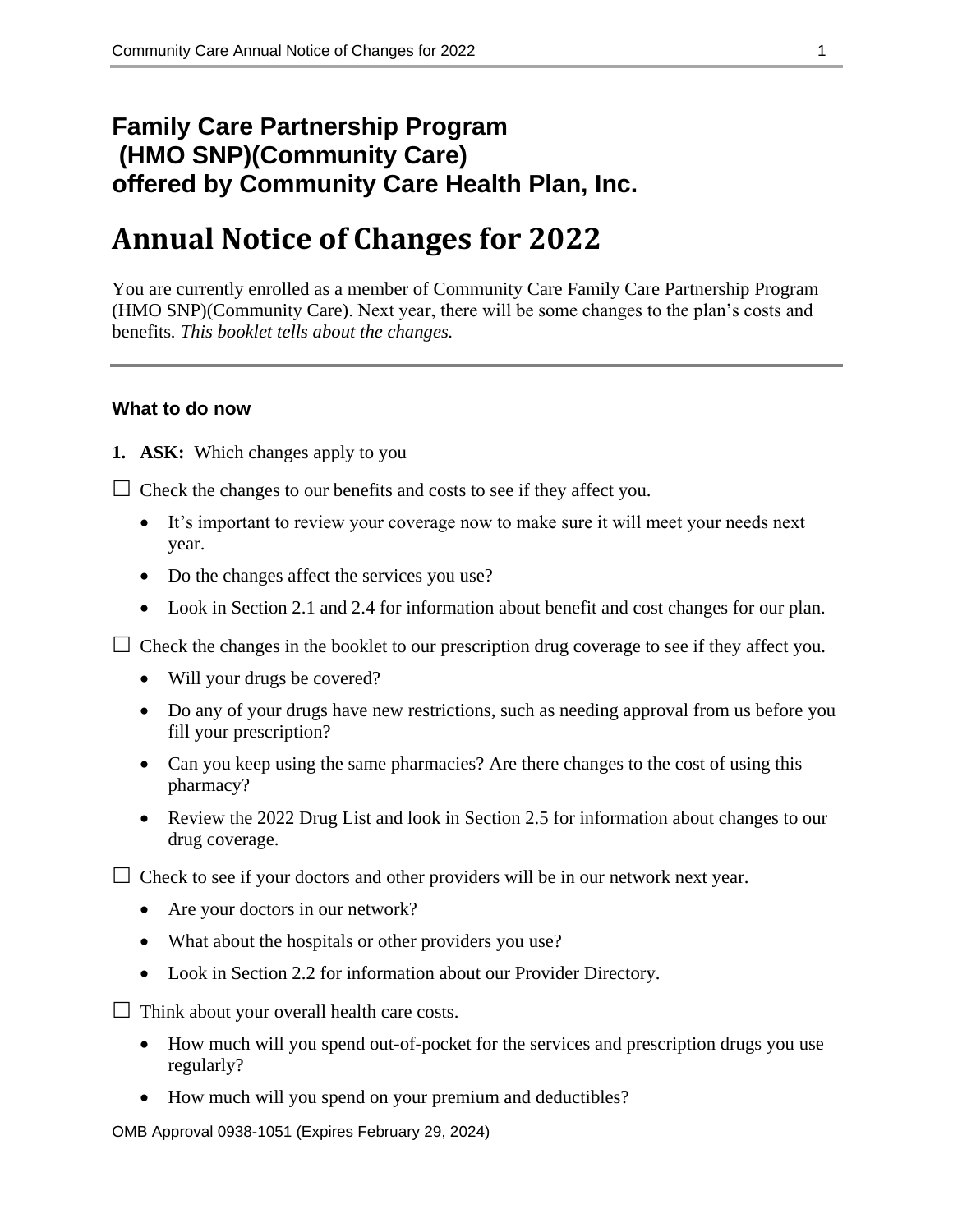- How do your total plan costs compare to other Medicare coverage options?
- $\Box$  Think about whether you are happy with our plan.
- **2. COMPARE:** Learn about other plan choices
- $\Box$  Check coverage and costs of plans in your area.
	- Use the personalized search feature on the Medicare Plan Finder at [www.medicare.gov/plan-compare](http://www.medicare.gov/plan-compare) website
	- Review the list in the back of your *Medicare & You 2022* handbook.
	- Look in Section 4.2 to learn more about your choices.
- $\Box$  Once you narrow your choice to a preferred plan, confirm your costs and coverage on the plan's website.
- **3. CHOOSE:** Decide whether you want to change your plan
	- If you don't join another plan by December 7, 2021, you will be enrolled in Community Care.
	- If you want to **change to a different plan** that may better meet your needs, you can switch plans between October 15 and December 7. Look in Section 4, page 12 to learn more about your choices.
- **4. ENROLL:** To change plans, join a plan between **October 15** and **December 7, 2021**
	- If you **don't join another plan by December 7, 2021**, you will be enrolled in Community Care.
	- If you join another plan between **October 15 and December 7, 2021**, your new coverage will start on J**anuary 1, 2022**. You will be automatically disenrolled from your current plan.

Note: If you are eligible to change plans, because you are in the Partnership program, you must also contact your local ADRC. The ADRC contact information can be found in Chapter 2, Section 10 of your Evidence of Coverage.

#### **Additional Resources**

- Please contact our Customer Services number at 1-866-992-6600 for additional information. (TTY/TDD users should call 711.) You may call us 24 hours a day, 7 days a week. Calls to these numbers are free.
- If you have special needs, this document may be available in other formats. Contact Customer Service or your care team for assistance
- Customer Service has **free language interpreter services available for non-English speakers.** Phone numbers are listed below.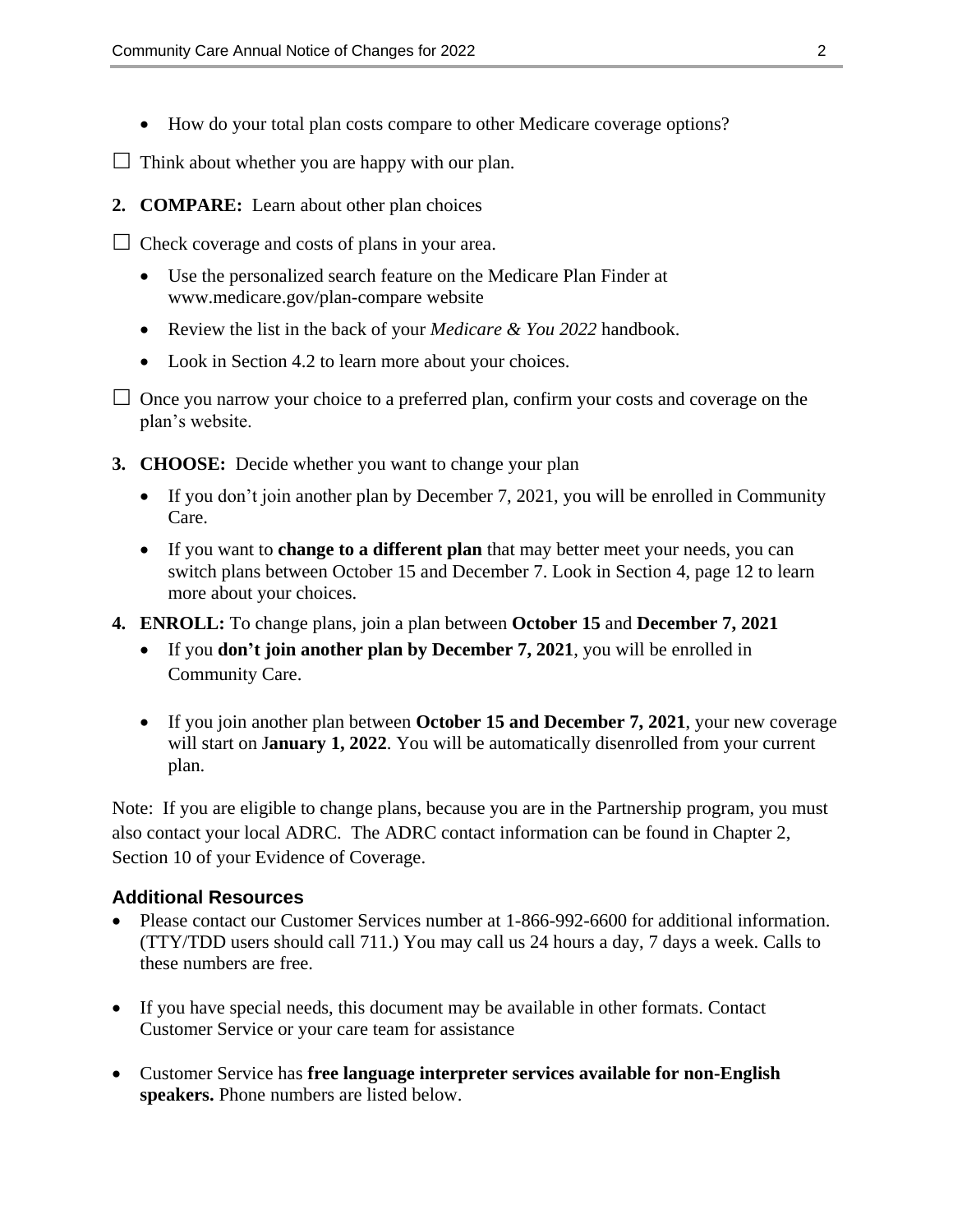**Coverage under this Plan qualifies as Qualifying Health Coverage (QHC)** and satisfies the Patient Protection and Affordable Care Act's (ACA) individual shared responsibility requirement. Please visit the Internal Revenue Service (IRS) website at <https://www.irs.gov/Affordable-Care-Act/Individuals-and-Families> for more information.

## **English**

ATTENTION: If you speak English, language assistance services are available to you free of charge. Call 1-866-992-6600 (TTY: 711).

## **Spanish**

ATENCIÓN: Si habla español, los servicios de asistencia de idiomas están disponibles sin cargo, llame al 1-866-992-6600 (TTY: 711).

## **Hmong**

CEEB TOOM: Yog koj hais lus Hmoob, kev pab rau lwm yam lus muaj rau koj dawb xwb. Hu 1-866-992-6600 (TTY:711).

## **Chinese**

注:如果您说中文,您可获得免费的语言协助服务。请致电1-866-992-6600 (TTY 文字电话: 711).

## **Serbo-Croatian**

PAŽNJA: Ako govorite srpsko-hrvatski imate pravo na besplatnu jezičnu pomoć. Nazovite 1-866-992-6600 (telefon za gluhe: 711).

## **Arabic**

تنبيه: إذا كنتم تتحدثون العربية، تتوفر لكم مساعدة لغوية مجانية. اتصلوا بالرقم 1-)-6600-992-866)هاتف نصي: . 711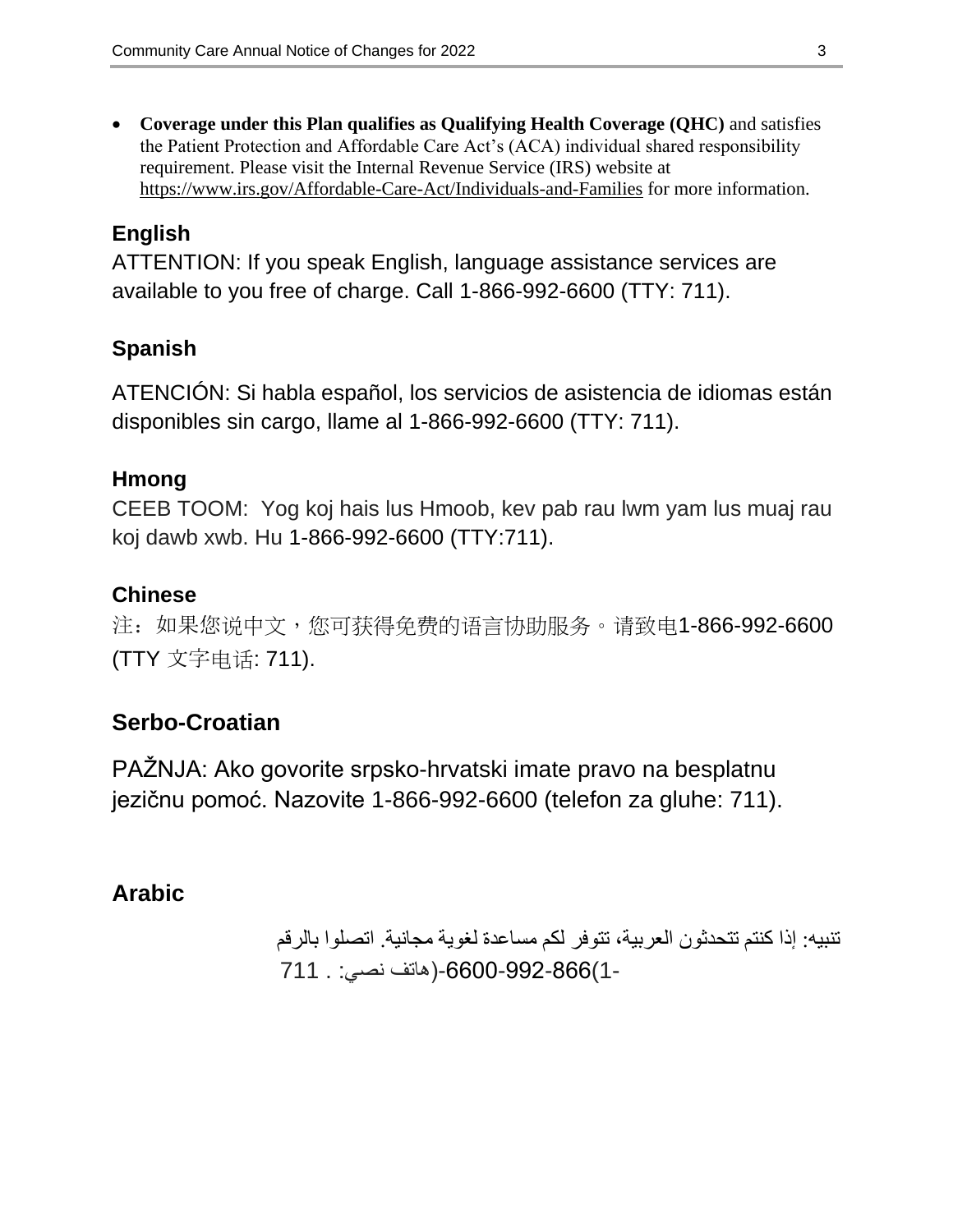## **Community Care:**

- Provides free aids and services to people with disabilities to communicate effectively with us, such as:
	- o Qualified sign language interpreters
	- o Written information in other formats (large print, audio, accessible electronic formats, other formats)
- Provides free language services to people whose primary language is not English, such as:
	- o Qualified interpreters
	- o Information written in other languages

If you need these services, contact your care team toll free at 1-866-992- 6600.

## **About Community Care**

Community Care has a Medicare Advantage Special Needs Plan contract with the Center for Medicare and Medicaid Services (CMS). This plan also has a written agreement with the Wisconsin Medicaid program to coordinate your Medicaid benefits. Enrollment in Community Care depends on contact renewal. Enrollment is available to individuals who have both Medical Assistance from the State and Medicare, reside in the service area and are functionally eligible as determined by the Wisconsin Long-Term Care Functional Screen.

When this booklet says "we," "us," or "our," it means Community Care. When it says "plan" or "our plan," it means Community Care Health Plan, Inc.

H2034\_ANOC33\_M CMS Accepted DHS Approved: 07/27/2021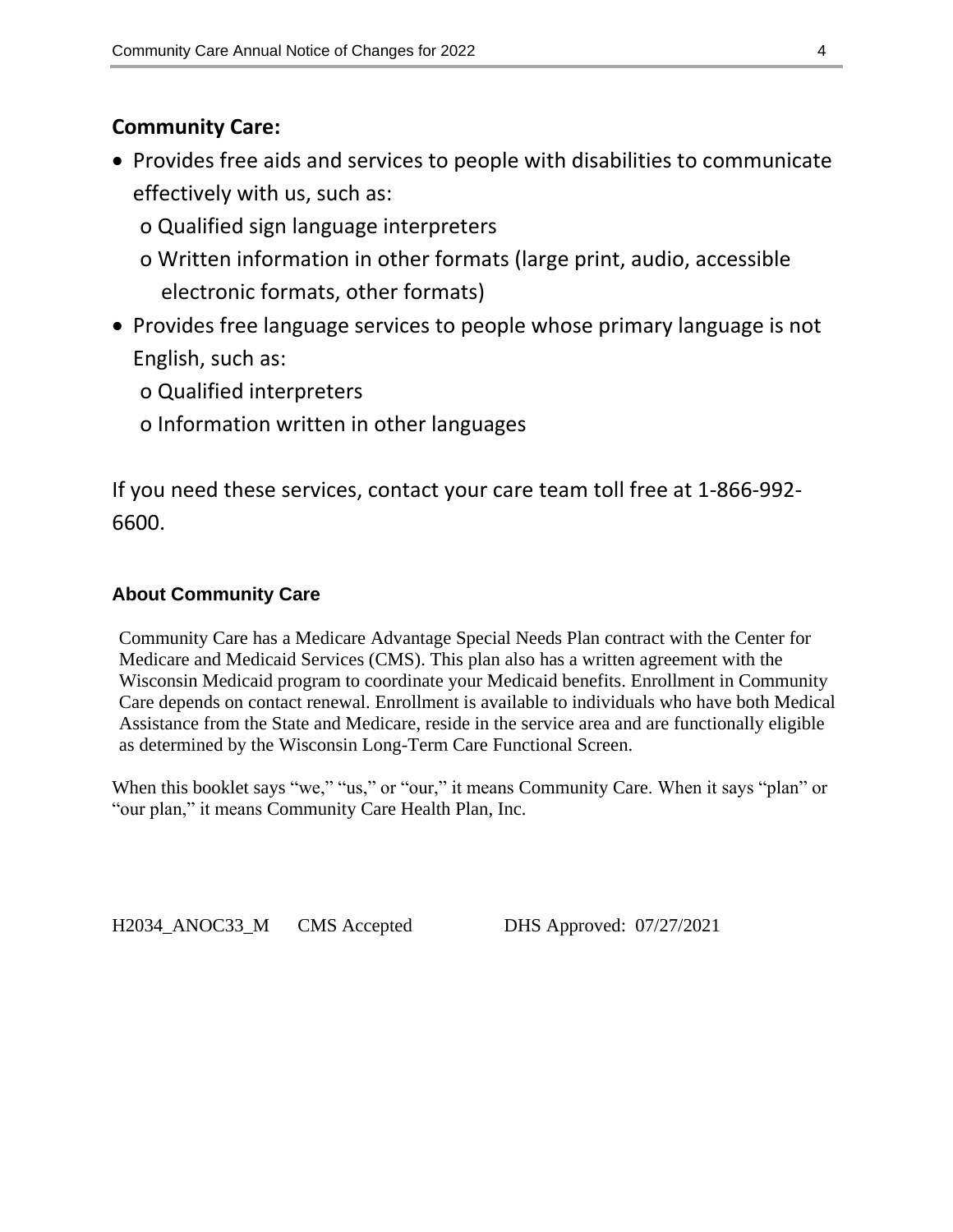### **Summary of Important Costs for 2022**

The table below compares the 2021 costs and 2022 costs for Community Care in several important areas. **Please note this is only a summary of changes**. A copy of the *Evidence of Coverage* is located on our website at www.communitycareinc.org. You may also call Customer Service to ask us to mail you an *Evidence of Coverage*.

If you are eligible for Medicare and Medicaid, you pay \$0 for your deductible, doctor office visits, and inpatient hospital stays.

| Cost                                                                                                                                                                                                                                                                                                                       | $2021$ (this year)                    | $2022$ (next year)                    |
|----------------------------------------------------------------------------------------------------------------------------------------------------------------------------------------------------------------------------------------------------------------------------------------------------------------------------|---------------------------------------|---------------------------------------|
| Monthly plan premium*                                                                                                                                                                                                                                                                                                      | \$0                                   | \$0                                   |
| * Your premium may be higher or<br>lower than this amount. See Section<br>2.1 for details.                                                                                                                                                                                                                                 |                                       |                                       |
| <b>Doctor office visits</b>                                                                                                                                                                                                                                                                                                | Primary care visits: \$0 per<br>visit | Primary care visits: \$0 per<br>visit |
|                                                                                                                                                                                                                                                                                                                            | Specialist visits: \$0 per<br>visit   | Specialist visits: \$0 per<br>visit   |
| <b>Inpatient hospital stays</b>                                                                                                                                                                                                                                                                                            | \$0                                   | \$0                                   |
| Includes inpatient acute, inpatient<br>rehabilitation, long-term care<br>hospitals and other types of<br>inpatient hospital services. Inpatient<br>hospital care starts the day you are<br>formally admitted to the hospital<br>with a doctor's order. The day<br>before you are discharged is your<br>last inpatient day. |                                       |                                       |
| Part D prescription drug coverage                                                                                                                                                                                                                                                                                          | Deductible: \$0                       | Deductible: \$0                       |
| (See Section 2.6 for details.)                                                                                                                                                                                                                                                                                             | Copayment \$0                         | Copayment \$0                         |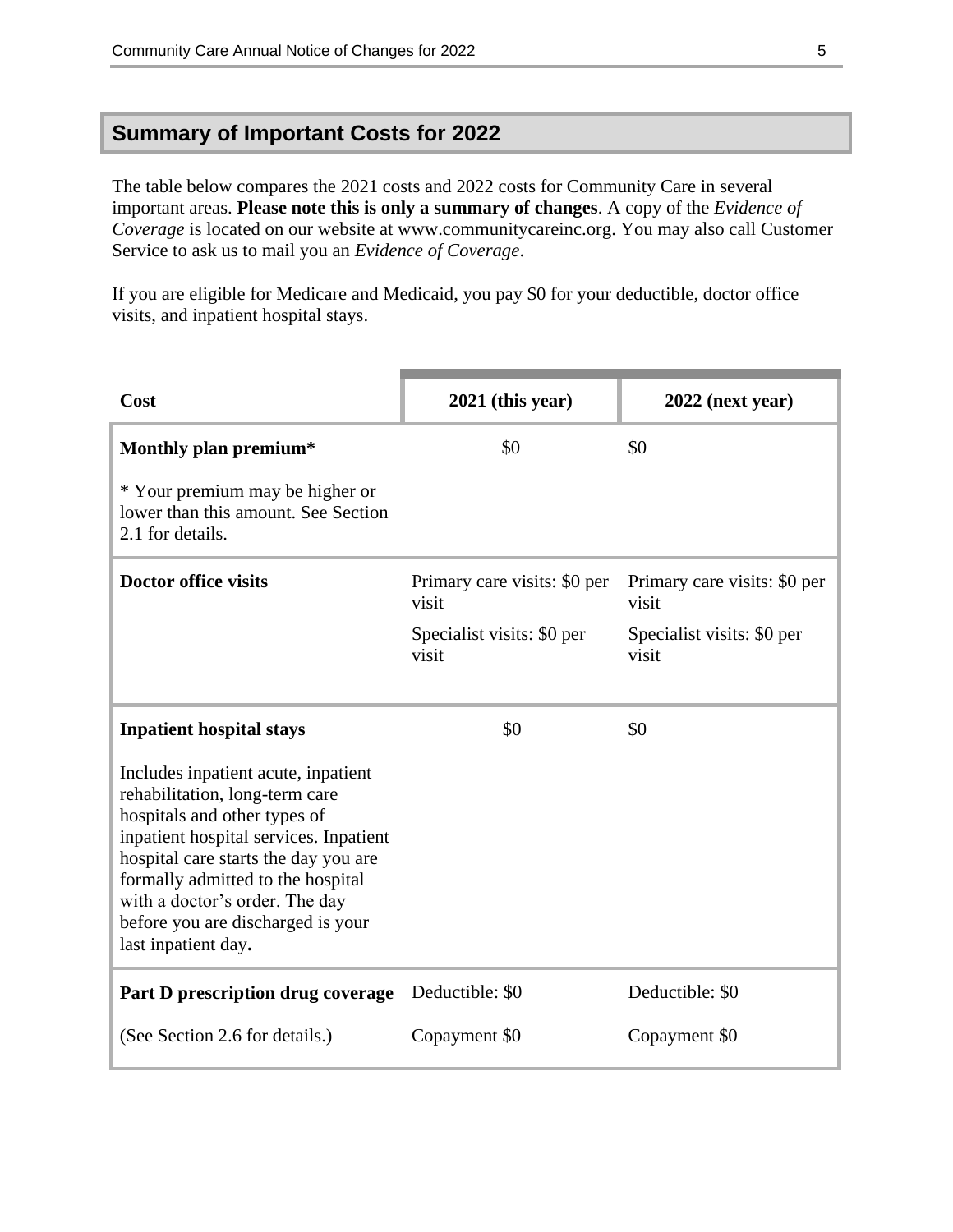### *Annual Notice of Changes* **for 2022 Table of Contents**

| <b>SECTION 1</b> | Unless You Choose Another Plan, You Will Be<br>Automatically Enrolled in Community Care in 20227 |  |
|------------------|--------------------------------------------------------------------------------------------------|--|
| <b>SECTION 2</b> |                                                                                                  |  |
|                  |                                                                                                  |  |
|                  |                                                                                                  |  |
|                  |                                                                                                  |  |
|                  |                                                                                                  |  |
|                  |                                                                                                  |  |
| <b>SECTION 3</b> |                                                                                                  |  |
| <b>SECTION 4</b> |                                                                                                  |  |
|                  |                                                                                                  |  |
|                  |                                                                                                  |  |
| <b>SECTION 5</b> |                                                                                                  |  |
| <b>SECTION 6</b> | Programs That Offer Free Counseling about Medicare and                                           |  |
| <b>SECTION 7</b> | Programs That Help Pay for Prescription Drugs  14                                                |  |
| <b>SECTION 8</b> |                                                                                                  |  |
|                  |                                                                                                  |  |
|                  |                                                                                                  |  |
|                  |                                                                                                  |  |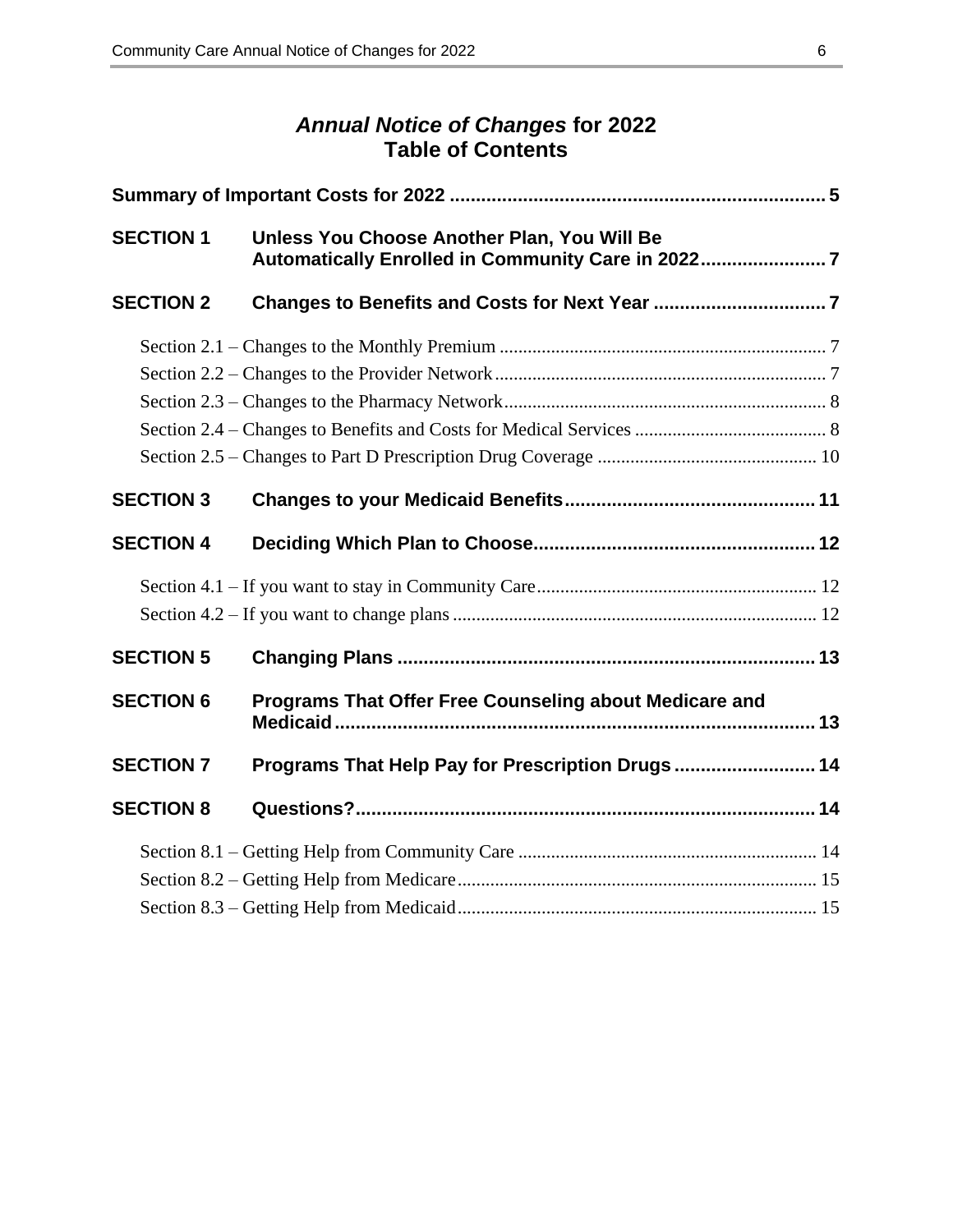## **SECTION 1 Unless You Choose Another Plan, You Will Be Automatically Enrolled in Community Care in 2022**

**If you do nothing to change your Medicare coverage in 2021, we will automatically enroll you in our Community Care Family Care Partnership Program (HMO SNP)(Community Care).** This means starting January 1, 2022 you will be getting your medical and prescription drug coverage through Community Care. If you want to, you can change to a different Medicare health plan. You can also switch to Original Medicare and get your prescription drug coverage through a Prescription Drug Plan. If you want to change plans, you can do so between October 15 and December 7. The change will take effect on January 1, 2022.

The information in this document tells you about the differences between your current benefits in Community Care and the benefits you will have on January 1, 2022 as a member of Community Care.

### **SECTION 2 Changes to Benefits and Costs for Next Year**

### **Section 2.1 – Changes to the Monthly Premium**

| Cost                                                                                                                                | $2021$ (this year) | $2022$ (next year) |
|-------------------------------------------------------------------------------------------------------------------------------------|--------------------|--------------------|
| <b>Monthly premium</b><br>(You must also continue to pay your<br>Medicare Part B premium unless it is<br>paid for you by Medicaid.) | \$0                | \$0                |

### **Section 2.2 – Changes to the Provider Network**

There are changes to our network of providers for next year. An updated Provider Directory is located on our website at www.communitycareinc.org. You may also call Customer Service for updated provider information or to ask us to mail you a Provider Directory. **Please review the 2022 Provider Directory to see if your providers (primary care provider, specialists, hospitals, etc.) are in our network**.

It is important that you know that we may make changes to the hospitals, doctors, and specialists (providers) that are part of your plan during the year. There are a number of reasons why your provider might leave your plan, but if your doctor or specialist does leave your plan, you have certain rights and protections summarized below:

 Even though our network of providers may change during the year, we must furnish you with uninterrupted access to qualified doctors and specialists.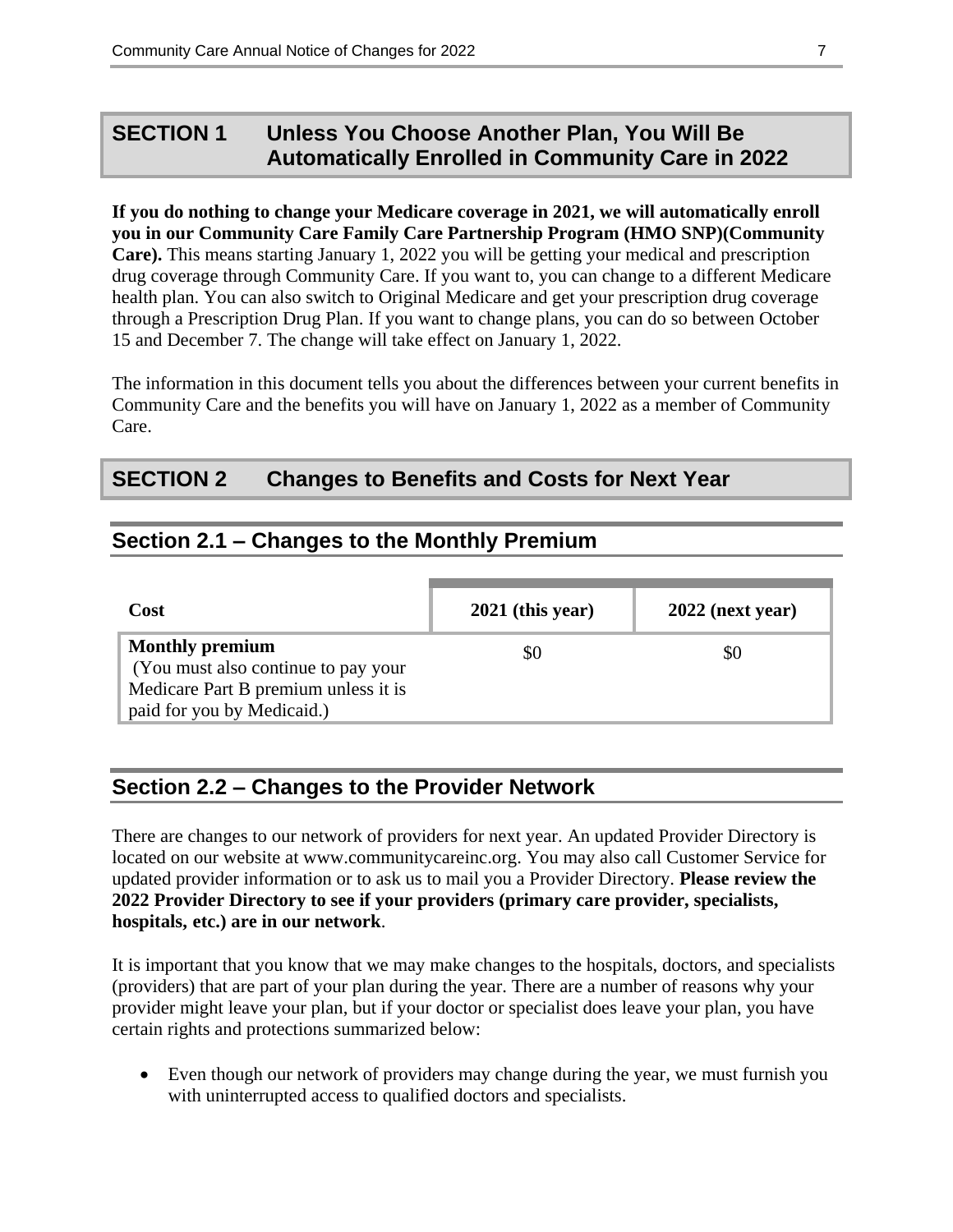- We will make a good faith effort to provide you with at least 30 days' notice that your provider is leaving our plan so that you have time to select a new provider.
- We will assist you in selecting a new qualified provider to continue managing your health care needs.
- If you are undergoing medical treatment you have the right to request, and we will work with you to ensure, that the medically necessary treatment you are receiving is not interrupted.
- If you believe we have not furnished you with a qualified provider to replace your previous provider or that your care is not being appropriately managed, you have the right to file an appeal of our decision.
- If you find out your doctor or specialist is leaving your plan, please contact us so we can assist you in finding a new provider to manage your care.

### **Section 2.3 – Changes to the Pharmacy Network**

Amounts you pay for your prescription drugs may depend on which pharmacy you use. Medicare drug plans have a network of pharmacies. In most cases, your prescriptions are covered *only* if they are filled at one of our network pharmacies.

There are changes to our network of pharmacies for next year. An updated Pharmacy Directory is located on our website at [www.communitycareinc.org.](http://www.communitycareinc.org/) You may also call Customer Service for updated pharmacy information or to ask us to mail you a Pharmacy Directory. **Please review the 2022** *Pharmacy Directory* **to see which pharmacies are in our network**.

### **Section 2.4 – Changes to Benefits and Costs for Medical Services**

Please note that the *Annual Notice of Changes* only tells you about changes to your Medicare benefits and costs.

We are changing our coverage for certain medical services next year. The information below describes these changes. For details about the coverage and costs for these services, see Chapter 4, *Medical Benefits Chart (what is covered)* in your *2022 Evidence of Coverage.* A copy of the *Evidence of Coverage* is located on our website at www.commuitycareinc. You may also call Customer Service to ask us to mail you an *Evidence of Coverage.*

The following chart lists additional Medicare benefits that Community Care will cover in 2022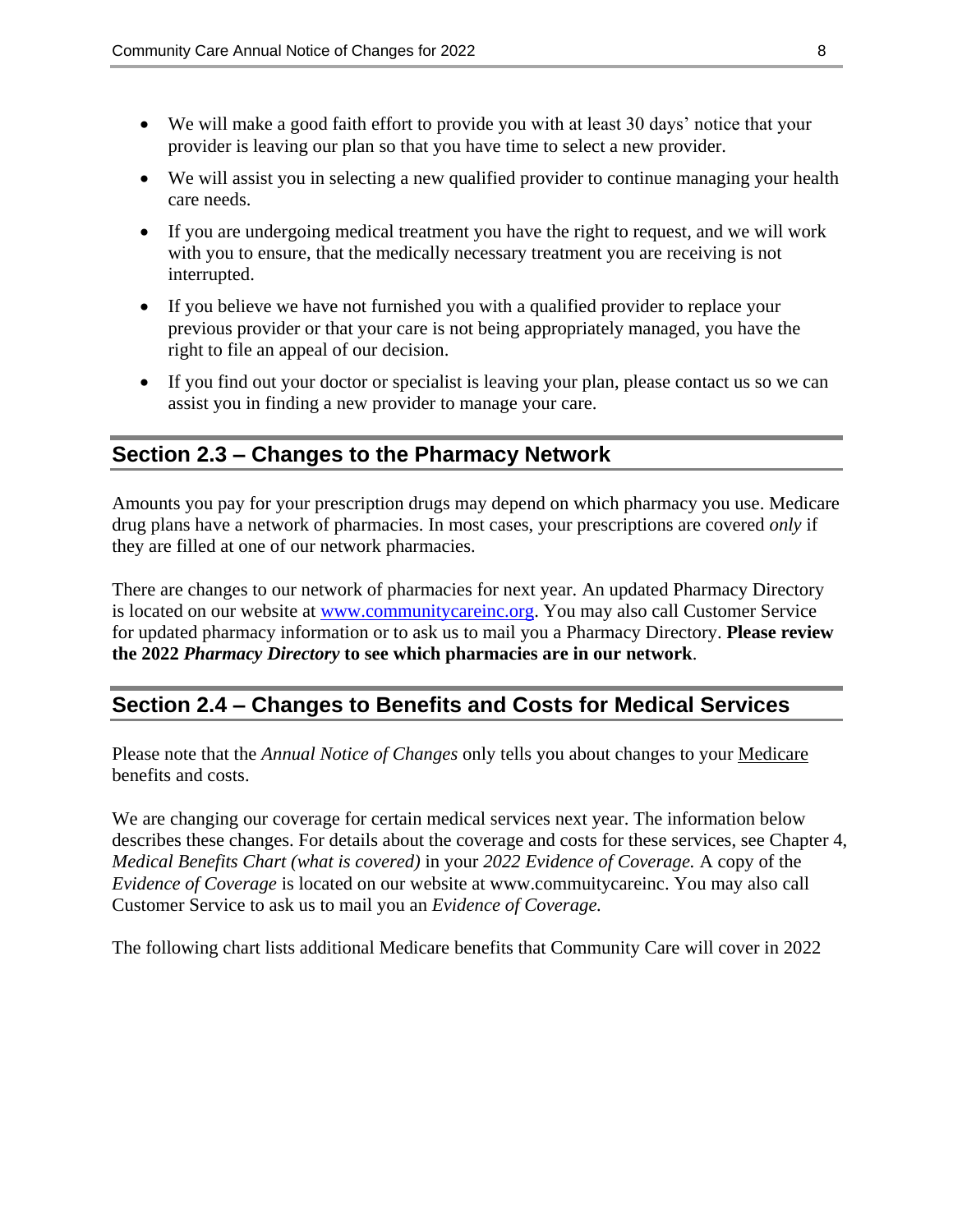| Cost                              | 2021 (this year)                                                           | $2022$ (next year)                                                                                                                                                                                                                                                                                                                                                                                                                                                                                                                                                                                                                                          |
|-----------------------------------|----------------------------------------------------------------------------|-------------------------------------------------------------------------------------------------------------------------------------------------------------------------------------------------------------------------------------------------------------------------------------------------------------------------------------------------------------------------------------------------------------------------------------------------------------------------------------------------------------------------------------------------------------------------------------------------------------------------------------------------------------|
| Over the Counter (OTC)<br>Program | Over the Counter (OTC)<br>Program with \$15 per month<br>limit is covered. | Over the Counter (OTC)<br>Program<br>You receive \$35 a month.                                                                                                                                                                                                                                                                                                                                                                                                                                                                                                                                                                                              |
|                                   |                                                                            | Over-the-counter medicine is<br>also known as OTC or<br>nonprescription medicine. This<br>is medicine you can buy<br>without a prescription. Your<br>Community Care OTC benefit<br>gives you a monthly credit of<br>\$35 to purchase over-the<br>counter products from a list of<br>approved items. This is an<br>additional Medicare benefit<br>provided by Community Care.<br>You can use your credits to<br>shop for vitamins, toothpaste,<br>pain relief and more. The OTC<br>benefit is included with your<br>Community Care health plan at<br>no cost to you. You will not<br>have to pay for taxes or<br>shipping. Authorization is not<br>required. |
|                                   |                                                                            | You will receive a pre-paid<br>benefits card to buy the items<br>you choose. Along with your<br>card, you will receive<br>information about the available<br>products and about how to<br>shop for them. Unused credits<br>expire at the end of the month<br>and do not roll over to the next<br>month.                                                                                                                                                                                                                                                                                                                                                     |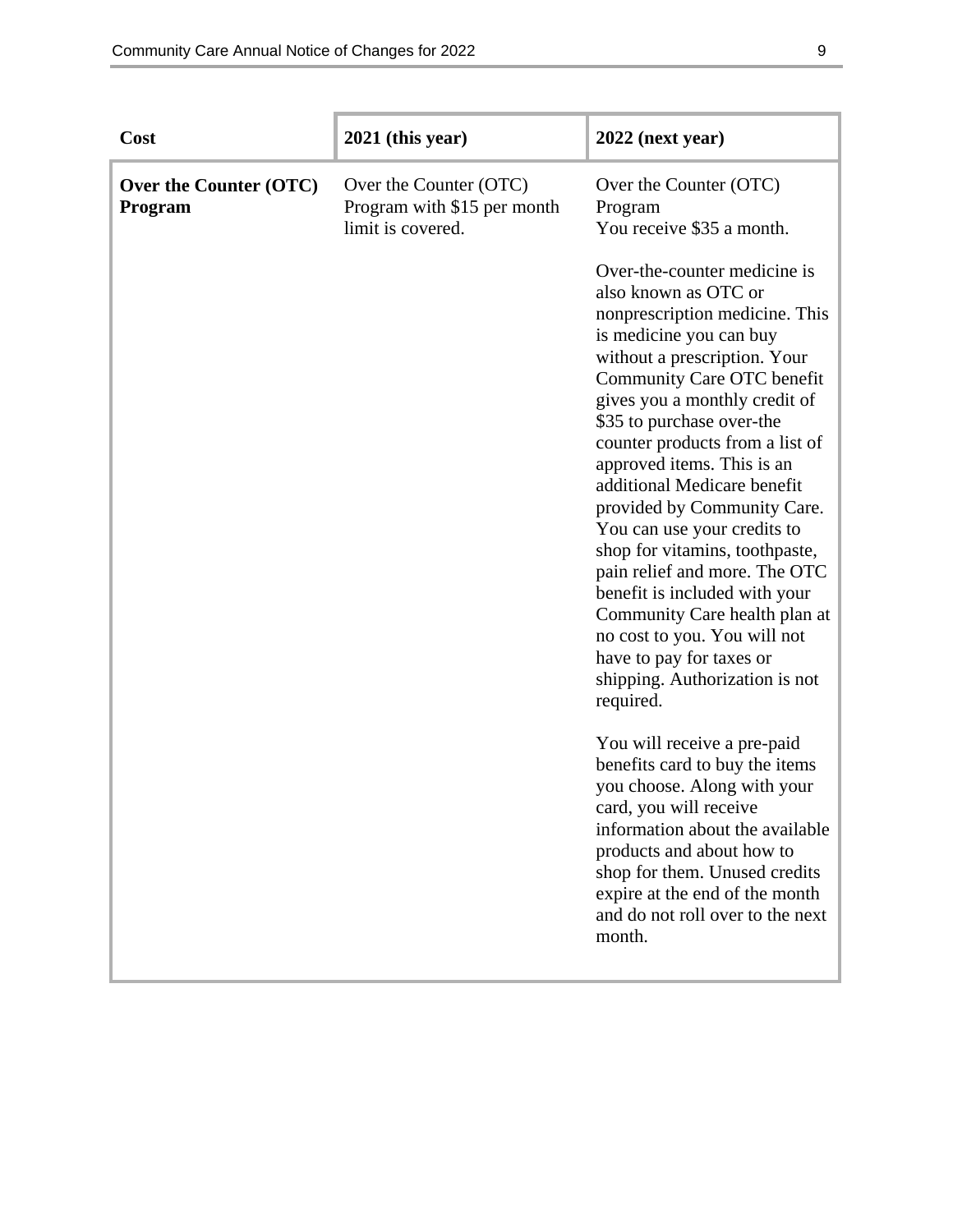| Cost                           | $2021$ (this year)                                  | $2022$ (next year)                                                                                                                                      |
|--------------------------------|-----------------------------------------------------|---------------------------------------------------------------------------------------------------------------------------------------------------------|
| <b>Transportation Services</b> | Transportation services not<br>covered by Medicare. | Transportation services will be<br>covered as an additional<br>Medicare benefit in 2022.<br>Authorization is required.<br>You pay \$0 for this service. |
|                                |                                                     |                                                                                                                                                         |

#### **Opioid treatment program services**

Members of our plan with opioid use disorder (OUD) can receive coverage of services to treat OUD through an Opioid Treatment Program (OTP), which includes the following services:

- U.S. Food and Drug Administration (FDA)-approved opioid agonist and antagonist medication-assisted treatment (MAT) medications.
- Dispensing and administration of MAT medications (if applicable)
- Substance use counseling
- Individual and group therapy
- Toxicology testing
- Intake activities
- Periodic assessments

## **Section 2.5 – Changes to Part D Prescription Drug Coverage**

### **Changes to Our Drug List**

Our list of covered drugs is called a Formulary or "Drug List." A copy of our Drug List is provided electronically.

We made changes to our Drug List, including changes to the drugs we cover and changes to the restrictions that apply to our coverage for certain drugs. **Review the Drug List to make sure your drugs will be covered next year and to see if there will be any restrictions.**

If you are affected by a change in drug coverage, you can:

- **Work with your doctor (or other prescriber) and ask the plan to make an exception** to cover the drug.
	- o To learn what you must do to ask for an exception, see Chapter 8 of your *E*v*idence of Coverage* (*What to do if you have a problem or complaint (coverage decisions, appeals, complaints))* or call Customer Service.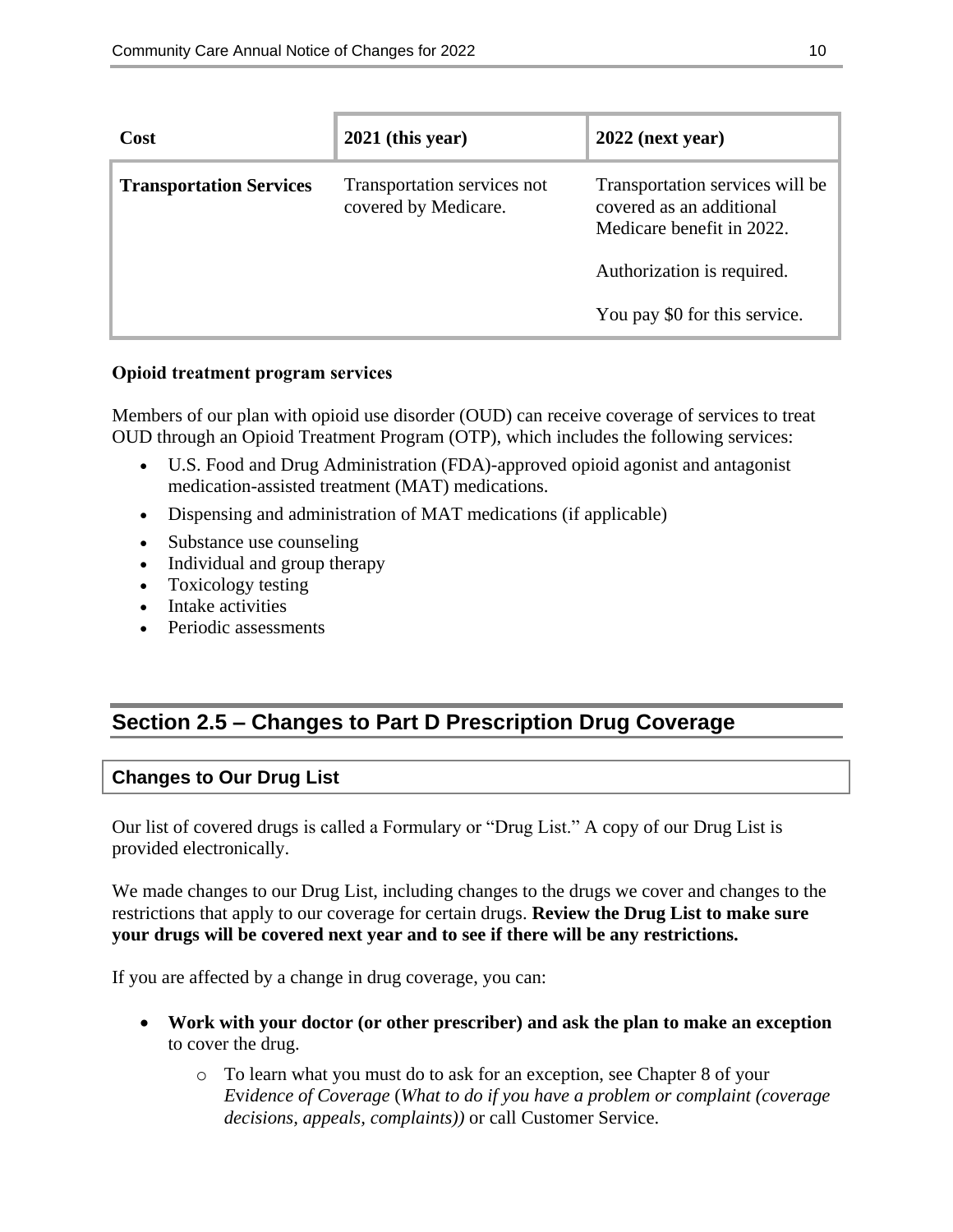**Work with your doctor (or prescriber) to find a different drug** that we cover. You can call Customer Service to ask for a list of covered drugs that treat the same medical condition.

In some situations, we are required to cover a temporary supply of a non-formulary drug in the first 90 days of the plan year or the first 90 days of membership to avoid a gap in therapy. (To learn more about when you can get a temporary supply and how to ask for one, see Chapter 5, Section 5.2 of the *Evidence of Coverage.*) During the time when you are getting a temporary supply of a drug, you should talk with your doctor to decide what to do when your temporary supply runs out. You can either switch to a different drug covered by the plan or ask the plan to make an exception for you and cover your current drug.

If a formulary exception was approved for you in 2021, please contact your team to find out if the exception will continue in 2022 or if you will have to submit a new exception request. You can also look at the approval notice you received which lists the expiration date of the approval.

Most of the changes in the Drug List are new for the beginning of each year. However, during the year, we might make other changes that are allowed by Medicare rules.

When we make these changes to the Drug List during the year, you can still work with your doctor (or other prescriber) and ask us to make an exception to cover the drug. We will also continue to update our online Drug List as scheduled and provide other required information to reflect drug changes. (To learn more about the changes we may make to the Drug List, see Chapter 5, Section 6 of the Evidence of Coverage.)

#### **Changes to Prescription Drug Costs**

*Note:* If you are in a program that helps pay for your drugs ("Extra Help"), **the information about costs for Part D prescription drugs does not apply to you.** We have included a separate insert, called the "Evidence of Coverage Rider for People Who Get Extra Help Paying for Prescription Drugs" (also called the "Low Income Subsidy Rider" or the "LIS Rider"), which tells you about your drug costs. Because you receive "Extra Help" and didn't receive this insert with this packet, please call Customer Service and ask for the "LIS Rider."

### **SECTION 3 Changes to your Medicaid Benefits**

There will be no changes to your Medicaid benefits in 2022. Please refer to Chapter 4, Section 2.1 of your Evidence of Coverage for a list of your covered Medicaid benefits.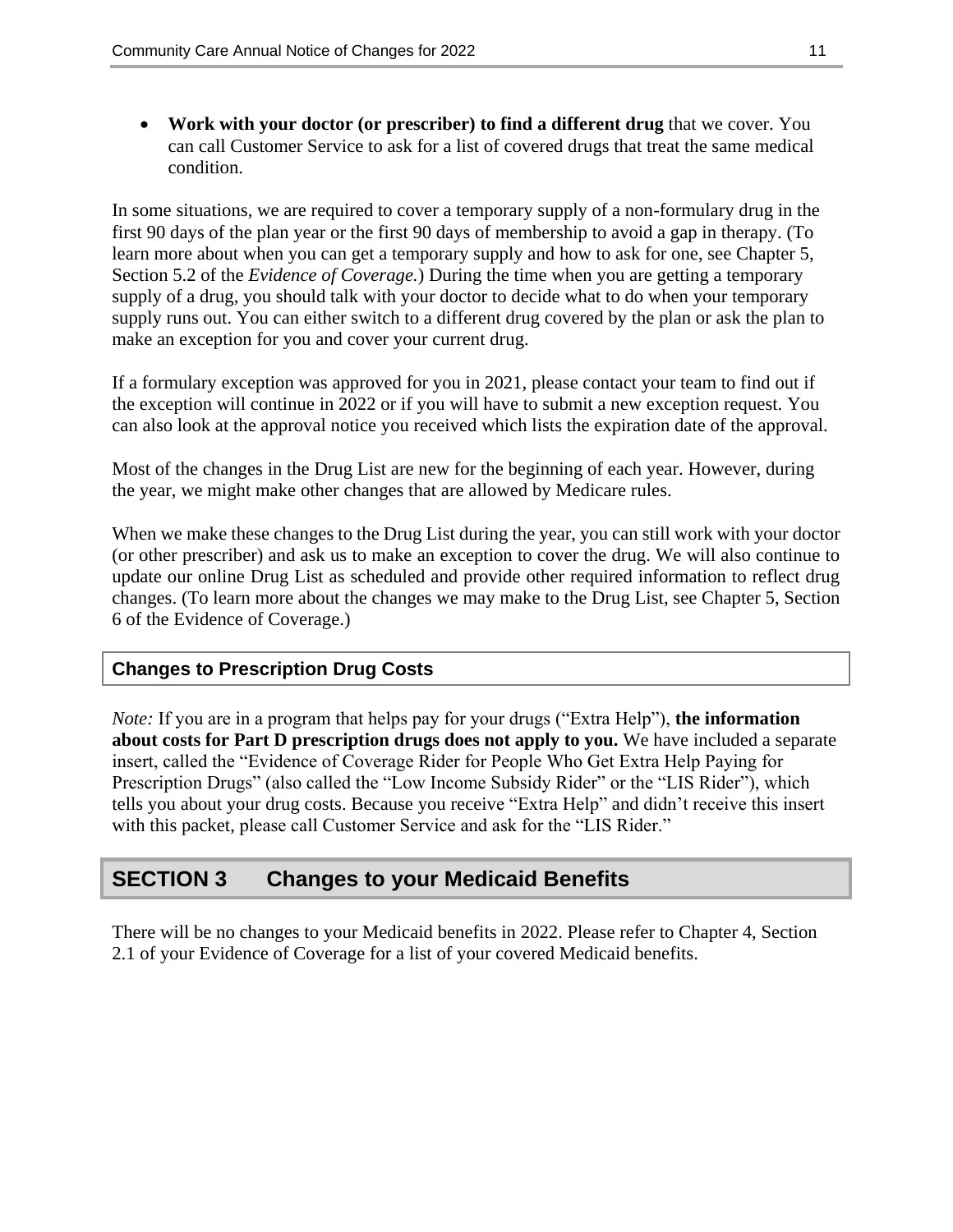## **SECTION 4 Deciding Which Plan to Choose**

### **Section 4.1 – If you want to stay in Community Care**

**To stay in our plan, you don't need to do anything.** If you do not sign up for a different plan or change to Original Medicare by December 7, you will automatically be enrolled in Community Care.

## **Section 4.2 – If you want to change plans**

We hope to keep you as a member next year but if you want to change for 2022 follow these steps:

### **Step 1: Learn about and compare your choices**

- You can join a different Medicare health plan,
- *-- OR*-- You can change to Original Medicare. If you change to Original Medicare, you will need to decide whether to join a Medicare drug plan.

To learn more about Original Medicare and the different types of Medicare plans, read the *Medicare & You 2022* handbook, call your State Health Insurance Assistance Program (see Section 7), or call Medicare (see Section 8.2).

You can also find information about plans in your area by using the Medicare Plan Finder on the Medicare website. Go to [www.medicare.gov/plan-compare.](http://www.medicare.gov/plan-compare) **Here, you can find information about costs, coverage, and quality ratings for Medicare plans.**

### **Step 2: Change your coverage**

- To change **to a different Medicare health plan**, enroll in the new plan. You will automatically be disenrolled from Community Care.
- To **change to Original Medicare with a prescription drug plan,** enroll in the new drug plan. You will automatically be disenrolled from Community Care.
- To **change to Original Medicare without a prescription drug plan**, you must either:
	- o Send us a written request to disenroll. Contact Customer Service if you need more information on how to do this (phone numbers are in Section 8.1 of this booklet).
	- o *– or –* Contact **Medicare**, at 1-800-MEDICARE (1-800-633-4227), 24 hours a day, 7 days a week, and ask to be disenrolled. TTY/TDD users should call 1-877- 486-2048.

If you switch to Original Medicare and do **not** enroll in a separate Medicare prescription drug plan, Medicare may enroll you in a drug plan unless you have opted out of automatic enrollment.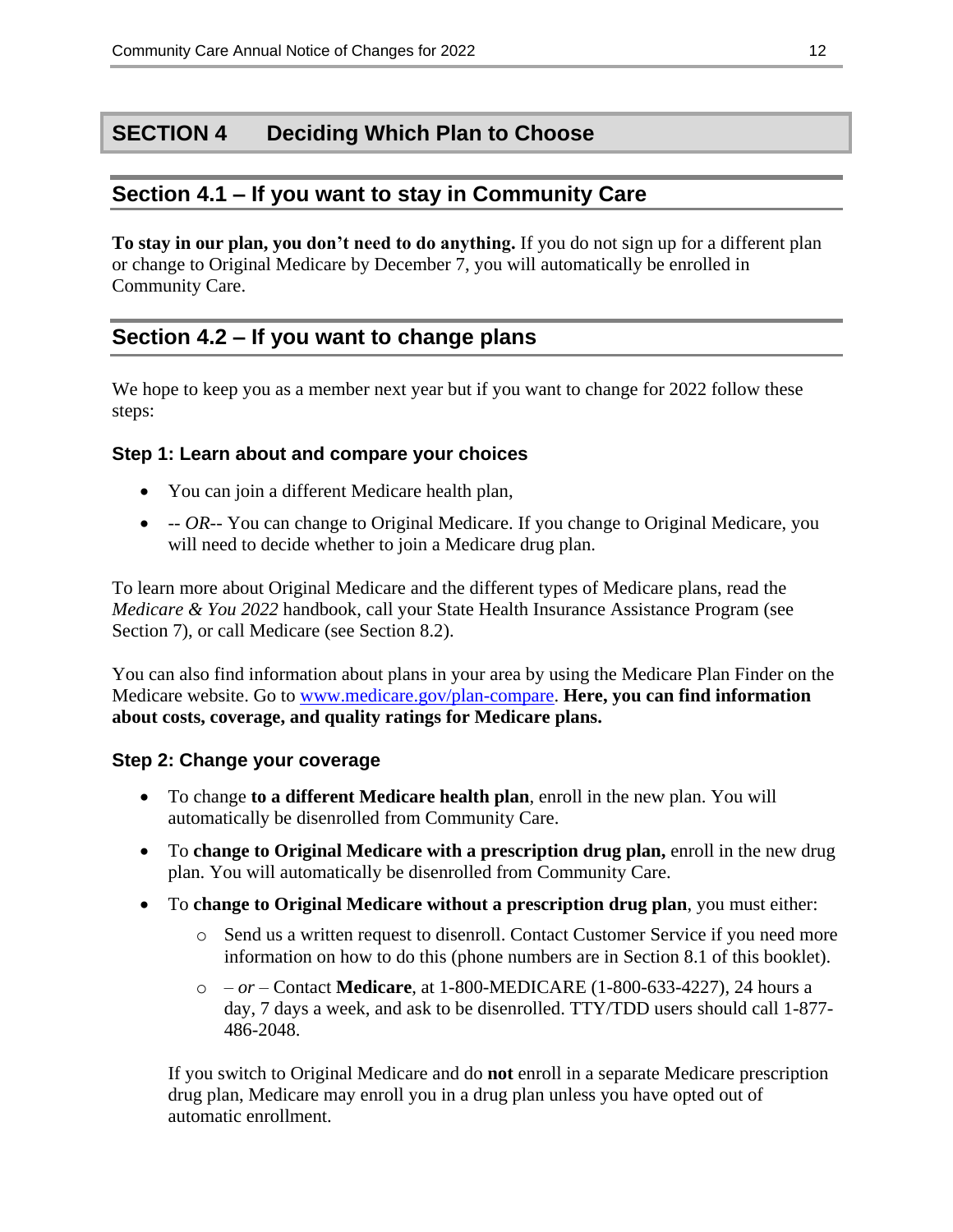**If you are changing plans, you must also contact your local Aging and Disability Resource Center (ADRC). Please see the summary of Medicaid-Covered Benefits Section in Chapter 2, Section 10 of the Evidence of Coverage (EOC) for the telephone numbers of the ADRCs. You can also use the following link to find an ADRC in your area: [https://www.dhs.wisconsin.gov/adrc/consumer/index.htm.](https://www.dhs.wisconsin.gov/adrc/consumer/index.htm)**

## **SECTION 5 Changing Plans**

If you want to change to a different plan or Original Medicare coverage for next year**,** you can do it from **October 15 until December 7**. The change will take effect on January 1, 2022.

### **Are there other times of the year to make a change?**

In certain situations, changes are also allowed at other times of the year. For example, people with Medicaid, those who get "Extra Help" paying for their drugs, those who have or are leaving employer coverage, and those who move out of the service area may be allowed to make a change at other times of the year.

If you enrolled in a Medicare Advantage plan for January 1, 2022, and don't like your plan choice, you can switch to another Medicare health plan (either with or without Medicare prescription drug coverage) or switch to Original Medicare (either with or without Medicare prescription drug coverage) between January 1 and March 31, 2022. For more information, see Chapter 9, Section 2.3 of the *Evidence of Coverage*.

## **SECTION 6 Programs That Offer Free Counseling about Medicare and Medicaid**

The State Health Insurance Assistance Program (SHIP) is a government program with trained counselors in every state. In Wisconsin, the SHIP is called the Wisconsin State Health Insurance Assistance Program.

The Wisconsin State Health Insurance Assistance Program is independent (not connected with any insurance company or health plan). It is a state program that gets money from the Federal government to give **free** local health insurance counseling to people with Medicare. The Wisconsin State Health Insurance Assistance Program counselors can help you with your Medicare questions or problems. They can help you understand your Medicare plan choices and answer questions about switching plans. You can call the Wisconsin State Health Insurance Assistance Program at 1-800-242-1060. You can learn more about the Wisconsin State Health Insurance Assistance Program by visiting their website:

<https://www.dhs.wisconsin.gov/benefit-specialists/medicare-counseling.htm>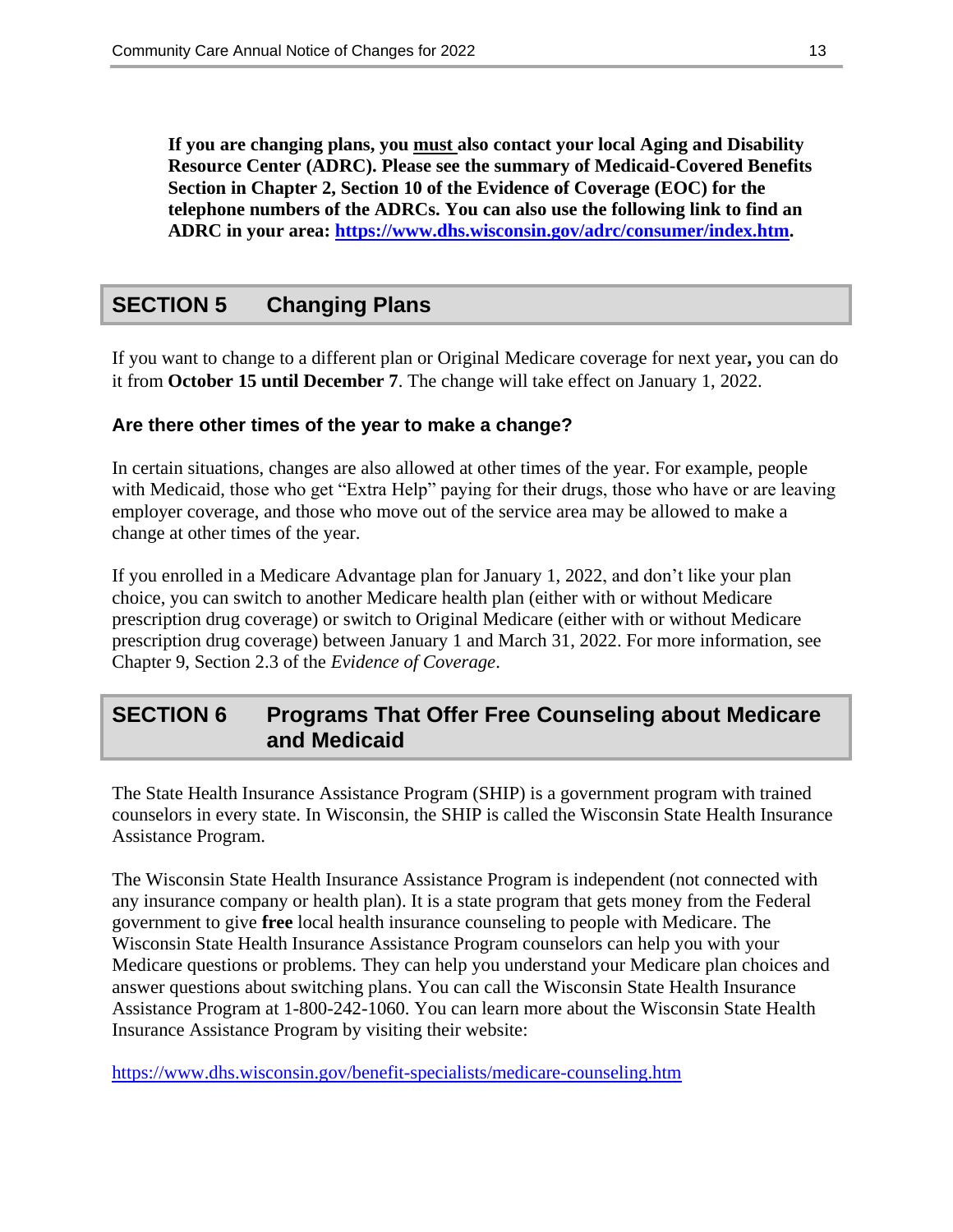For questions about your Wisconsin Medicaid benefits, contact the Wisconsin Department of Health Services (DHS), 1-800-362-3002*,* TTY/TDD call 711, and Monday – Friday from 8:00 am to 6:00 pm. You can also contact your local Aging and Disability Resource Center (ADRC). See the Evidence of Coverage Chapter 2, Section 10 for contact information. Ask how joining another plan or returning to Original Medicare affects how you get your Wisconsin Medicaid coverage.

## **SECTION 7 Programs That Help Pay for Prescription Drugs**

You may qualify for help paying for prescription drugs. Below we list different kinds of help:

- **"Extra Help" from Medicare.** Because you have Medicaid, you are already enrolled in 'Extra Help,' also called the Low Income Subsidy. Extra Help pays some of your prescription drug premiums, annual deductibles and coinsurance. Because you qualify, you do not have a coverage gap or late enrollment penalty. If you have questions about Extra Help, call:
	- o 1-800-MEDICARE (1-800-633-4227). TTY/TDD users should call 1-877-486- 2048, 24 hours a day/7 days a week;
	- o The Social Security Office at 1-800-772-1213 between 7 am and 7 pm, Monday through Friday. TTY/TDD users should call, 1-800-325-0778 (applications); or
	- o Your State Medicaid Office (applications).

## **SECTION 8 Questions?**

## **Section 8.1 – Getting Help from Community Care**

Questions? We're here to help. Please call Customer Service at 1-866-992-6600*.* (TTY/TDD only, call 711.) We are available for phone calls 24 hours a day, 7 days a week. Calls to these numbers are free.

#### **Read your 2022** *Evidence of Coverage* **(it has details about next year's benefits and costs)**

This *Annual Notice of Changes* gives you a summary of changes in your benefits and costs for 2022. For details, look in the 2022 *Evidence of Coverage* for Community Care*.* The *Evidence of Coverage* is the legal, detailed description of your plan benefits. It explains your rights and the rules you need to follow to get covered services and prescription drugs. A copy of the *Evidence of Coverage* is located on our website at www.communitycareinc.org. You may also call Customer Service to ask us to mail you an Evidence of Coverage.